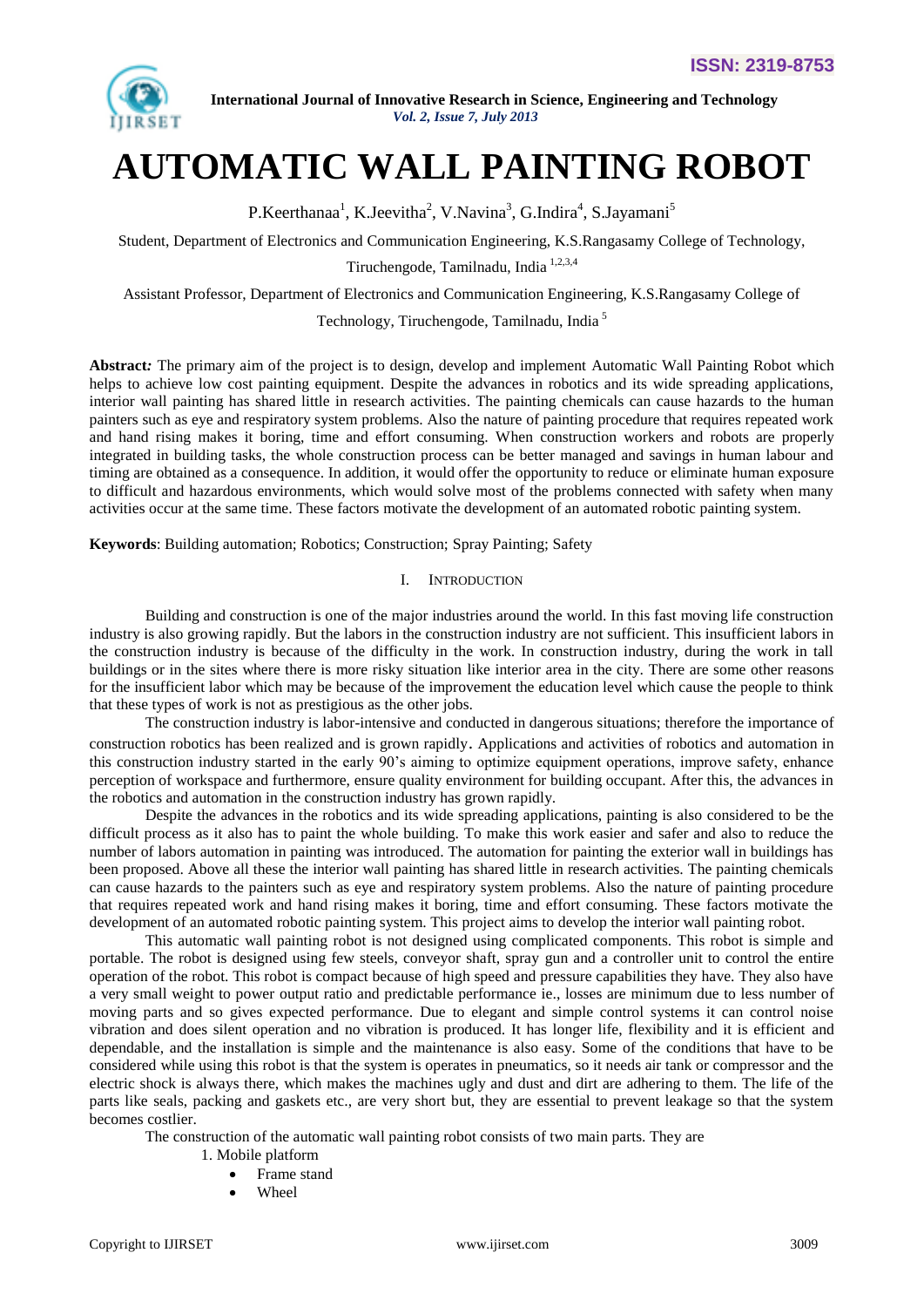

- DC motor
- Battery
- Control unit
- 2. Spray gun mount
	- IR sensor
		- Solenoid valve
		- Sprocket
		- Flow control valve
		- Spray gun



Fig. 1 Block diagram of automated wall painting robot



## *A. Frame Stand and Wheel*

The frame stand is the steel welded in such a way that it can carry the whole equipment. The steels are welded strongly in welding laboratory with an idea to carry the entire robot with the control unit, battery and DC motor in the mobile platform and the IR sensor, solenoid valve and spray gun in the roller shaft .Four wheels are attached to the frame stand in order to move the robot in the direction specified. The movement of these wheels are controlled by the DC motor rotation which is controlled by the microcontroller. Since it is obvious that if either the movement of front or back wheels are controlled automatically the movement of the other one will be controlled. Therefore, in this robot the movement of the back wheels are controlled using the DC motor such that the movement of entire robot is controlled. The arrangement of the frame and wheel is shown in Fig. 2.

## *B. Dc motor*

DC motors are part of the electric motors using DC power as energy source. These devices transform electrical energy into mechanical energy. The basic principle of DC motors is same as electric motors in general, the magnetic interaction between the rotor and the stator that will generate spin.

DC motors are widely used in speed and direction control because control of these motors are easier than other motors. The motion of a DC motor is controlled using a DC drive. DC drive changes the speed and direction of motion of the motor. Some of the DC drives are just a rectifier with a series resistor that converts standard AC supply into DC and gives it to the motor through a switch and a series resistor to change the speed and direction of rotation of the motor. But many of the DC drives have an inbuilt microcontroller that provides programmable facilities, message display on LCD, precise control and also protection for motors.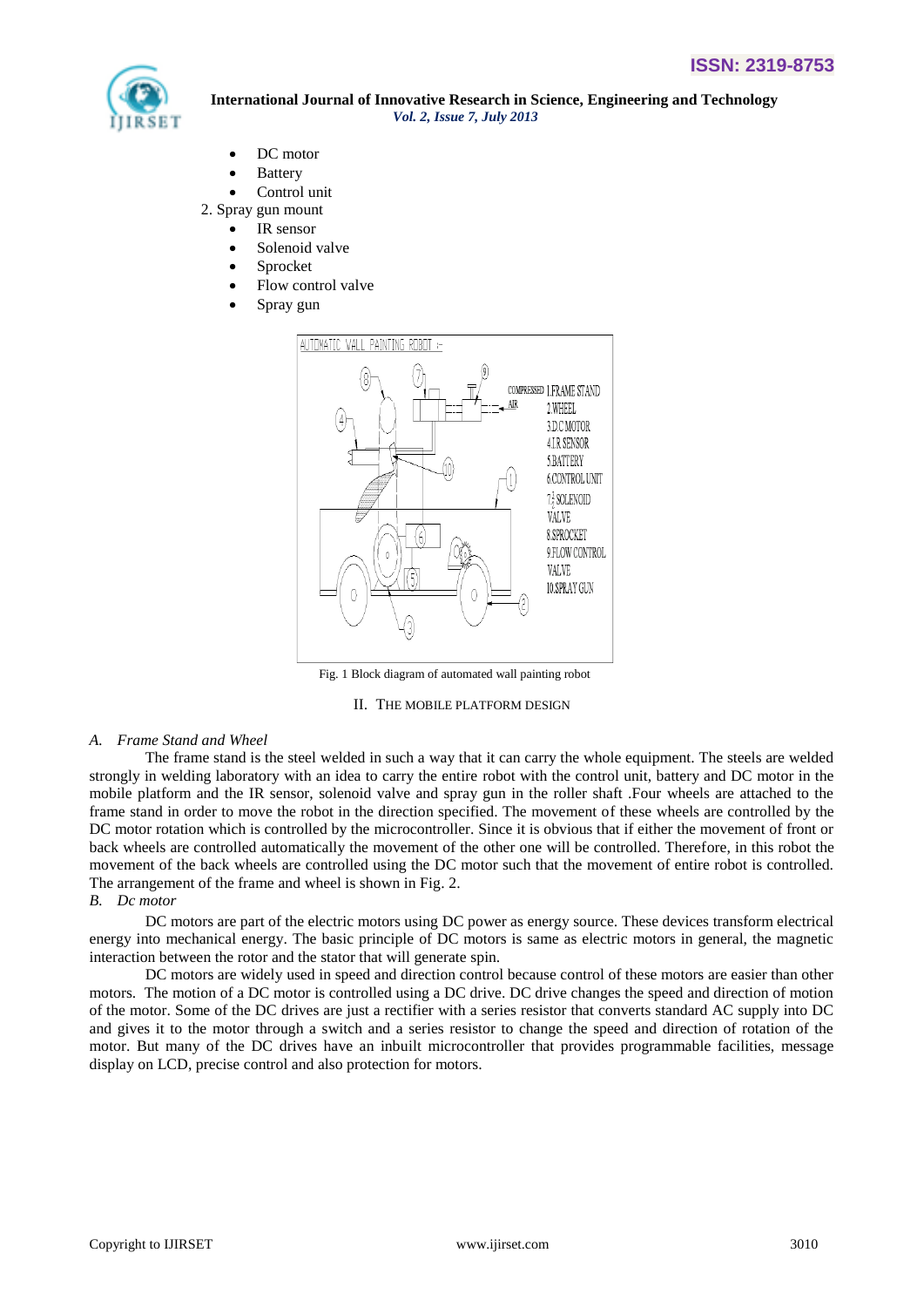



Fig. 2 Frame stand with wheel arrangement

Controlling of DC motor using Microcontroller

- 1. Microcontroller provides us only digital logic (1 or o)
- 2. The polarity can"t be provided from microcontroller

3. The motors can't be connected to Controller as mostly motors runs on voltage higher that  $+5V$ , and motors demands high current (depends),this can be remove by use of a "H Bridge "here four transistors are used to change polarity

1) Specification of DC motor: The specification the DC motor used in this project is mentioned as follows:

- Voltage -12V
- No load speed -810 rpm
- Load speed -120rpm
- No load current -75mA
- Load current -1400mA
- Power -17W

#### *C. Battery*

In order to provide supply to the controller unit battery is used. Lead acid battery is used in this project. The lead-acid battery is a rechargeable battery. Despite having a very low energy-to-weight ratio and a low energy-tovolume ratio, their ability to supply high [surge currents](http://en.wikipedia.org/wiki/Surge_current) means that the cells maintain a relatively large [power-to-weight](http://en.wikipedia.org/wiki/Power-to-weight_ratio)  [ratio.](http://en.wikipedia.org/wiki/Power-to-weight_ratio) These features, along with their low cost, make them attractive for use in motor vehicles to provide the high current required b[y automobile starter motors.](http://en.wikipedia.org/wiki/Automobile_self_starter)

# *D. Control unit*

The microcontroller used in the controller unit is AT89c52. The microcontroller unit is used to control the DC motors and the movement of spray gun fitted on the conveyor belt. Microcontroller unit is provided with the 5V signal and as soon as the supply is ON, LCD gets initialized. The controller sets to setting mode and the moving and painting distance are given as input to the microcontroller. The microcontroller controls the rotation of DC motor based on the distances given in order to control the wheel and conveyor belt movement. When IR receiver receives the signal, the conveyor belt moves and the spray gun goes to ON condition and if the conveyor belt stops, the spray gun goes to OFF condition. It contains relays for the control of forward and backward movement of the DC motors.

IC AT89C52 is a low-power, high performance, 8-bit microcontroller with 8kB of Flash programmable and erasable read-only memory (EPEROM) ,256 bytes of RAM,32 input/output (I/O)lines, three 16-bit timers/counters, a six-vector two-level interrupt architecture, a full-duplex serial port, on-chip oscillator and clock circuitry. AT89C52 is designed with static logic for operation down to zero frequency and supports two software selectable power-saving modes. The idle mode stops the CPU while allowing the RAM, timers/counters, serial port and interrupt system to continue functioning. The power-down mode saves the RAM contents but freezes the oscillator, disabling all other chip functions until the next hardware reset is activated. When the microcontroller receives the signals from IR sensor, it will be taking a decision to operate the machine. This pulse signal received from IR sensor circuit when there is any object. At starting time RL1 is in "OFF" position which is given to the conveyor motor (conveyor Movement). The circuit diagram for the controller unit is shown in Fig.3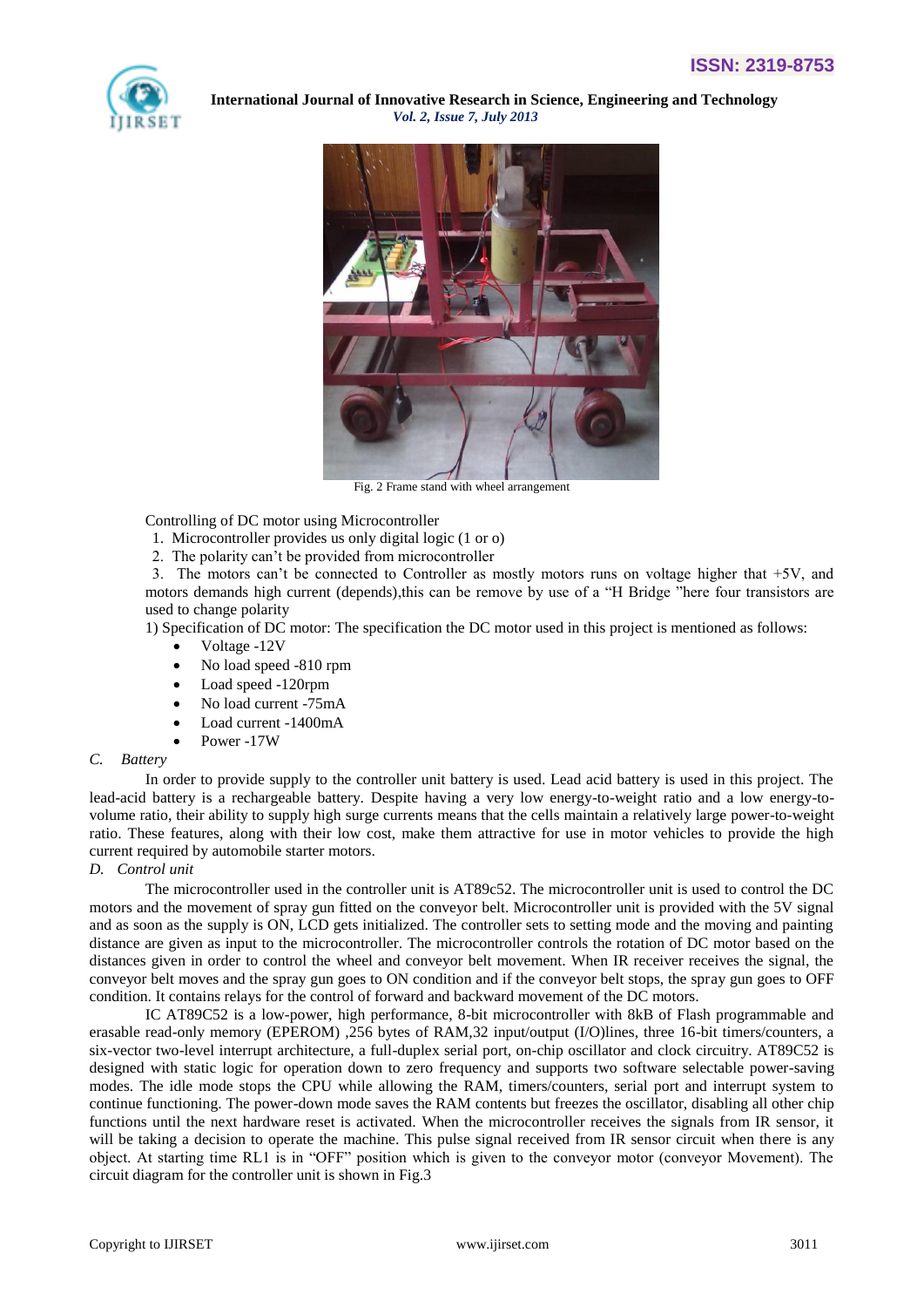

*1) Programming in AT89c52:* The Keil Cx51 ANSI C Complier supports all classic and extended 8051 device variants. Compiler extensions provide full access to all CPU resources and support up to 16MB memory. The Keil Cx51 generates code with the efficiency and speed of hand-optimized assembly. New compiler and linker optimizations shrink programs into the smallest single-chip devices. The Keil µVision4 IDE fully integrates Cx51 Version 9 and provides control of the Compiler, Assembler, Real-Time OS, Project Manager and Debugger in a single, intelligent environment. With support for all 8051 devices and full compatibility with emulators and third-party tools, Keil Cx51 is clearly the best choice for your 8051 project.



Fig. 3 Microcontroller circuit

## *E. Power Supply Unit*

The DC level obtained from a sinusoidal input can be improved 100% using a process called full-wave rectification. It used 2 diodes in this configuration. From the basic configuration we see that one diode is conducting while the other one diode is in "off" state during the period  $t = 0$  to  $T/2$  Accordingly for the negative of the input the conducting diodes. Thus the polarity across the load is the same.

The filter circuit used here is the capacitor filter circuit where a capacitor is connected at the rectifier output, and a DC is obtained across it. The filtered waveform is essentially a DC voltage with negligible ripples, which is ultimately fed to the load.

## *F. Liquid Crystal Display*

A liquid crystal display (LCD) is a [flat panel display,](http://en.wikipedia.org/wiki/Flat_panel_display) [electronic visual display,](http://en.wikipedia.org/wiki/Electronic_visual_display) or [video display](http://en.wikipedia.org/wiki/Video_display) that uses the light modulating properties of [liquid crystals](http://en.wikipedia.org/wiki/Liquid_Crystals) (LCs). LCs do not emit light directly. They are used in a wide range of applications, including [computer monitors,](http://en.wikipedia.org/wiki/Computer_monitor) [television,](http://en.wikipedia.org/wiki/Television) instrument panels, [aircraft cockpit displays,](http://en.wikipedia.org/wiki/Flight_instruments) [signage,](http://en.wikipedia.org/wiki/Signage) etc. They are common in consumer devices such as video players, gaming devices, [clocks,](http://en.wikipedia.org/wiki/Clock) watches, [calculators,](http://en.wikipedia.org/wiki/Calculator) and [telephones.](http://en.wikipedia.org/wiki/Telephone) LCDs have replaced [cathode ray tube](http://en.wikipedia.org/wiki/Cathode_ray_tube) (CRT) displays in most applications. They are available in a wider range of screen sizes than CRT and [plasma displays,](http://en.wikipedia.org/wiki/Plasma_display) and since they do not use phosphors, they cannot suffer image burn-in. LCDs are, however, susceptible to persistence. A 16x2 LCD is connected to the microcontroller. The Fig.4 shows the LCD connection with microcontroller.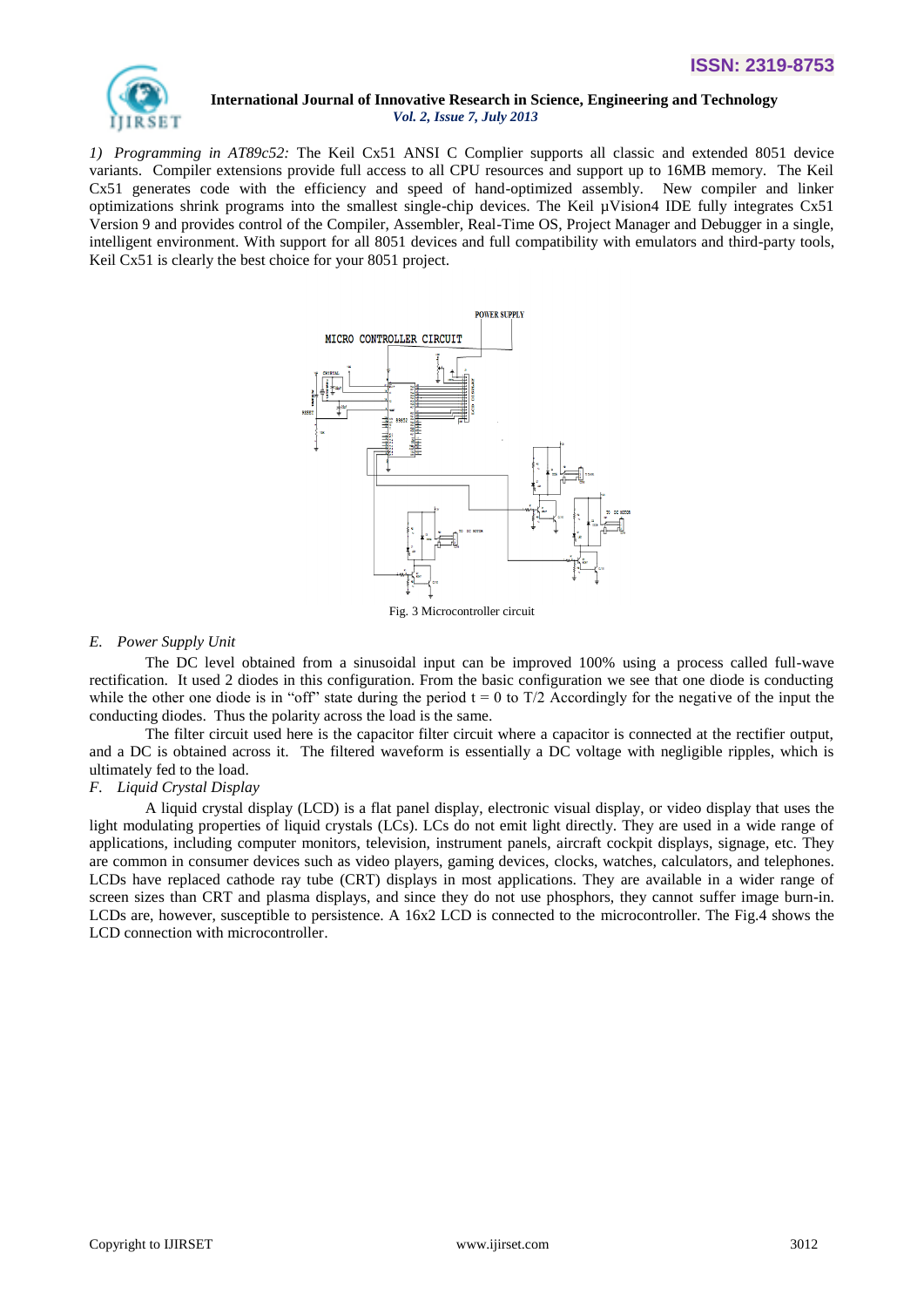



#### *G. Relay*

Relays are used throughout the automobile. Relays which come in assorted sizes, ratings, and applications, are used as remote control switches. A typical vehicle can have 20 relays or more. The Fig.5 shows the connection of relay with the microcontroller.



#### *H. Bearings*

A bearing is a [machine element](http://en.wikipedia.org/wiki/Machine_element) that constrains relative motion between [moving parts](http://en.wikipedia.org/wiki/Moving_parts) to only the desired motion. The design of the bearing may, for example, provide for free [linear](http://en.wikipedia.org/wiki/Line_%28geometry%29) movement of the moving part or for free [rotation around a fixed axis;](http://en.wikipedia.org/wiki/Rotation_around_a_fixed_axis) or, it may prevent a motion by controlling the [vectors](http://en.wikipedia.org/wiki/Vector_%28mathematics_and_physics%29) of [normal forces](http://en.wikipedia.org/wiki/Normal_force) that bear on the moving parts. Bearings are classified broadly according to the type of operation, the motions allowed, or to the directions of the loads (forces) applied to the parts. Fig.6 shows the structure of bearing.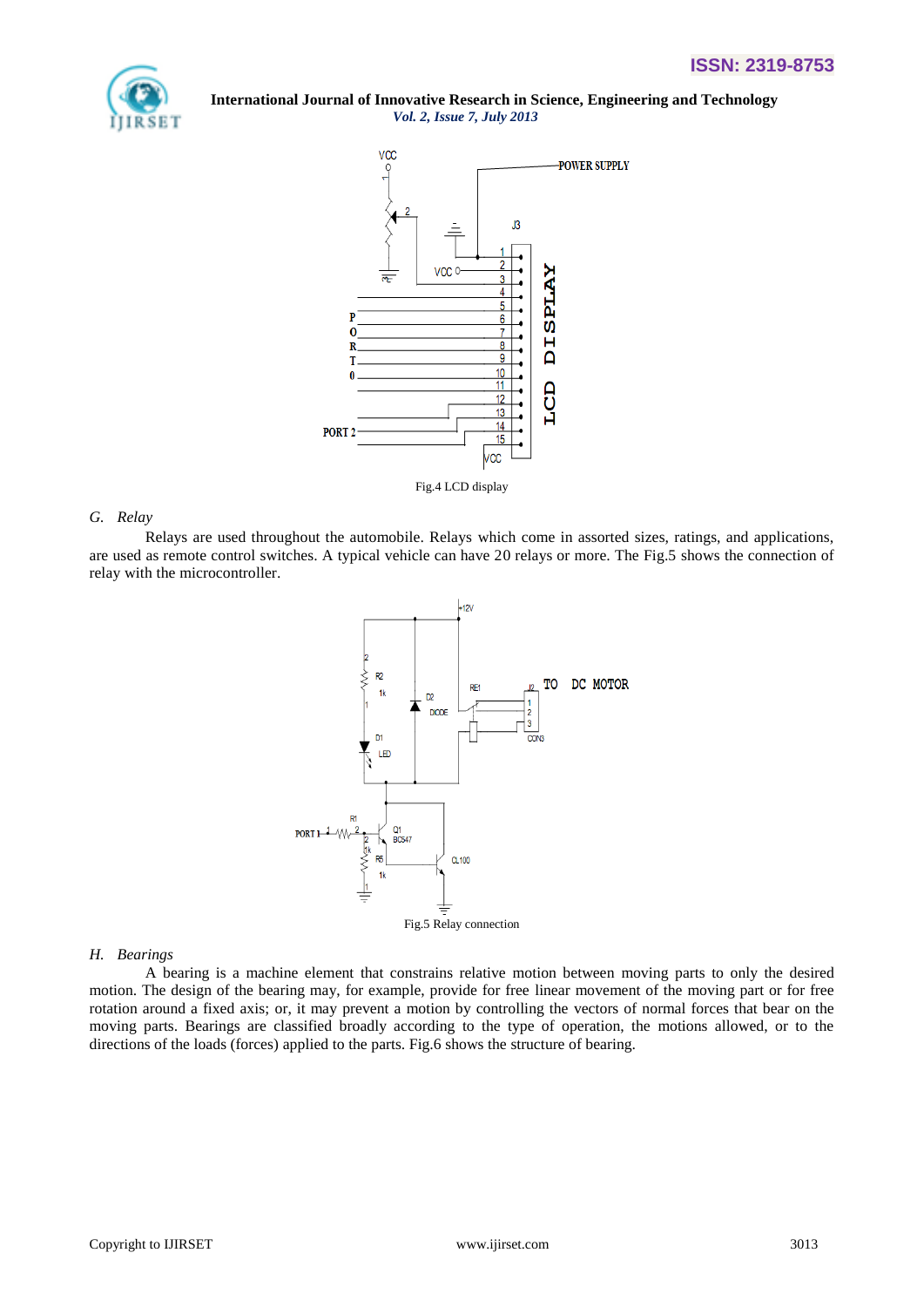



*Fig.6 Structure of bearing*

# *I. Gear Wheel Mechanism*

The spur gears, which are designed to transmit motion and power between parallel shafts, are the most economical gears in the power transmission industry. The spur gear arrangement is used to move the conveyor in forward and direction. The gear wheel mechanism arrangement is shown in Fig.7 and Fig.8.



Fig.7 Structure of gear wheel-1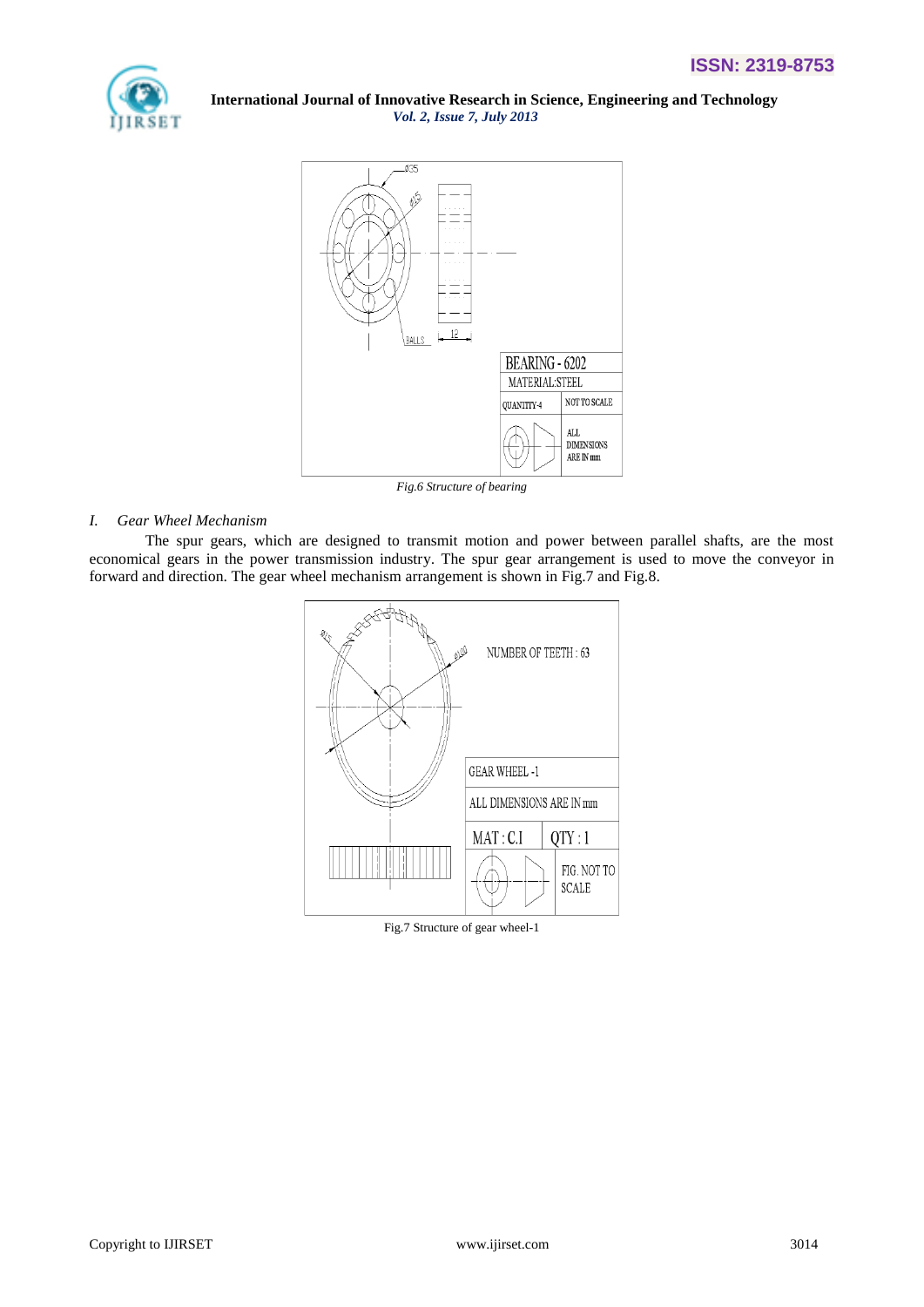



III. SPRAY GUN MOUNT DESIGN

## *A. IR sensor*

IR sensor is used for this project. IR (Infrared) is the typical light source being used in the sensor for robot to detect opaque object. In this project, no programming, microcontroller and soldering are required. IR Sensor (IR Receiver and IR Emitter) the basic principle of IR sensor is based on an IR emitter and an IR receiver. IR emitter will emit infrared continuously when power is supplied to it. On the other hand, the IR receiver will be connected and perform the task of a voltage divider. IR receiver can be imagined as a transistor with its base current determined by the intensity of IR light received.

*1) IR Sensor Features:*

- Input voltage: 5VDC
- Sensing Range: 15cm
- Output signal: analog voltage
- Emitting element: Infrared LED

2) *IR Transmitter and Receiver:* IC 555 timer and BD140 are used to produce the IR wave forms. The 555 Timer is connected in Astable mode. The output of 555 timer is given to the transistor so that transistor switched on/off simultaneously according to the pulse from the 555 timer. IR LED is connected to the transistor T1 (BD140). The IR transmitter circuit is to transmit the Infra-Red rays. This Infra-Red rays are received by the receiver circuit is called "IR receiver". If any material is there in a conveyor, the Infra-Red rays are stopped. The IR receiver circuit receives the IR rays and giving the control signal to the control circuit. The control circuit is used to off the solenoid valve at normal condition and conveyor motor is in ON condition. There is any material in their conveyor meant; the control signal is activate the solenoid valve, so that the painting operation occurs. The operating principle of solenoid valve is explained in the bellow. At the same time the conveyor motor is in OFF condition.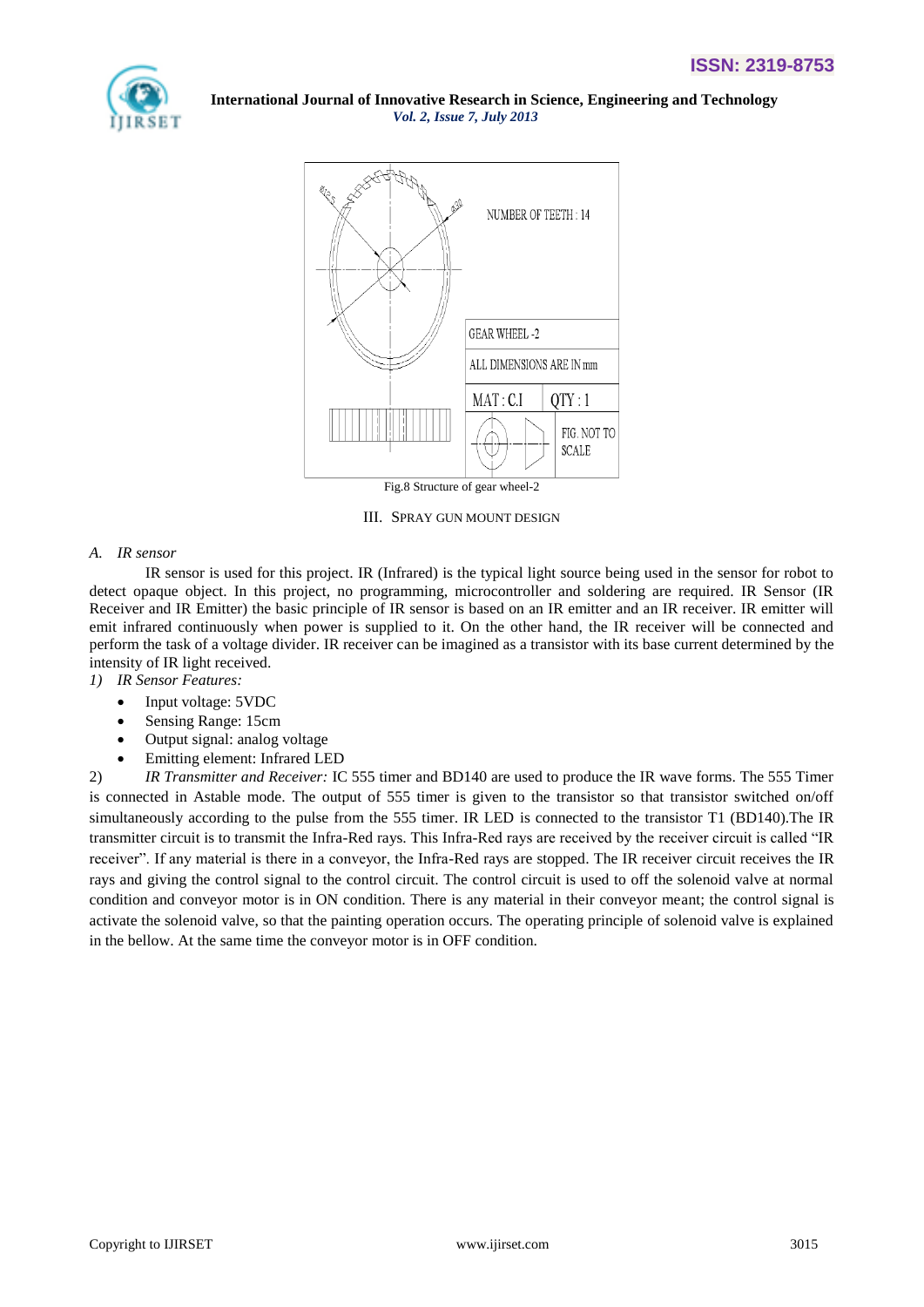



Fig.10 IR receiver circuit

The IR transmitting circuit is used in many projects. The IR transmitter sends 40 kHz (frequency can be adjusted) carrier under computer control (computer can turn the IR transmission on and off). IR carriers at around 40 kHz carrier frequencies are widely used in TV remote controlling and ICs for receiving these signals are quite easily available.

## *At normal condition*

The IR transmitter sensor is transmitting the infrared rays with the help of 555 IC timer circuit. These infrared rays are received by the IR receiver sensor. The Transistor T1, T2 and T3 are used as an amplifier section. At normal condition Transistor T5 is OFF condition. At that time relay is OFF, there is no signal given to the microcontroller unit. *Obstacle crossing time*

Any obstacle crossing the path between sensors, T1 is switched ON. This signal is amplified by the transistor T2, T3 and T4. This amplified signal is given to the Transistor T5, so that it is switched OFF. In that the Relay is switched ON.

#### *3) Single Acting 3/2 Solenoid Valve*

A solenoid is an electrical device that converts electrical energy into straight line motion and force. These are also used to operate a mechanical operation which in turn operates the valve mechanism. Solenoids may be push type or pull type. The push type solenoid is one in which the plunger is pushed when the solenoid is energized electrically. The pull type solenoid is one in which the plunger is pulled when the solenoid is energized. The Solenoid control valve is used to control the flow direction is called cut off valve or solenoid valve. This solenoid cut off valve is controlled by the electronic control unit. This solenoid valve is used to painting operation into the materials. The diagrammatic structure of solenoid valve is shown in Fig.11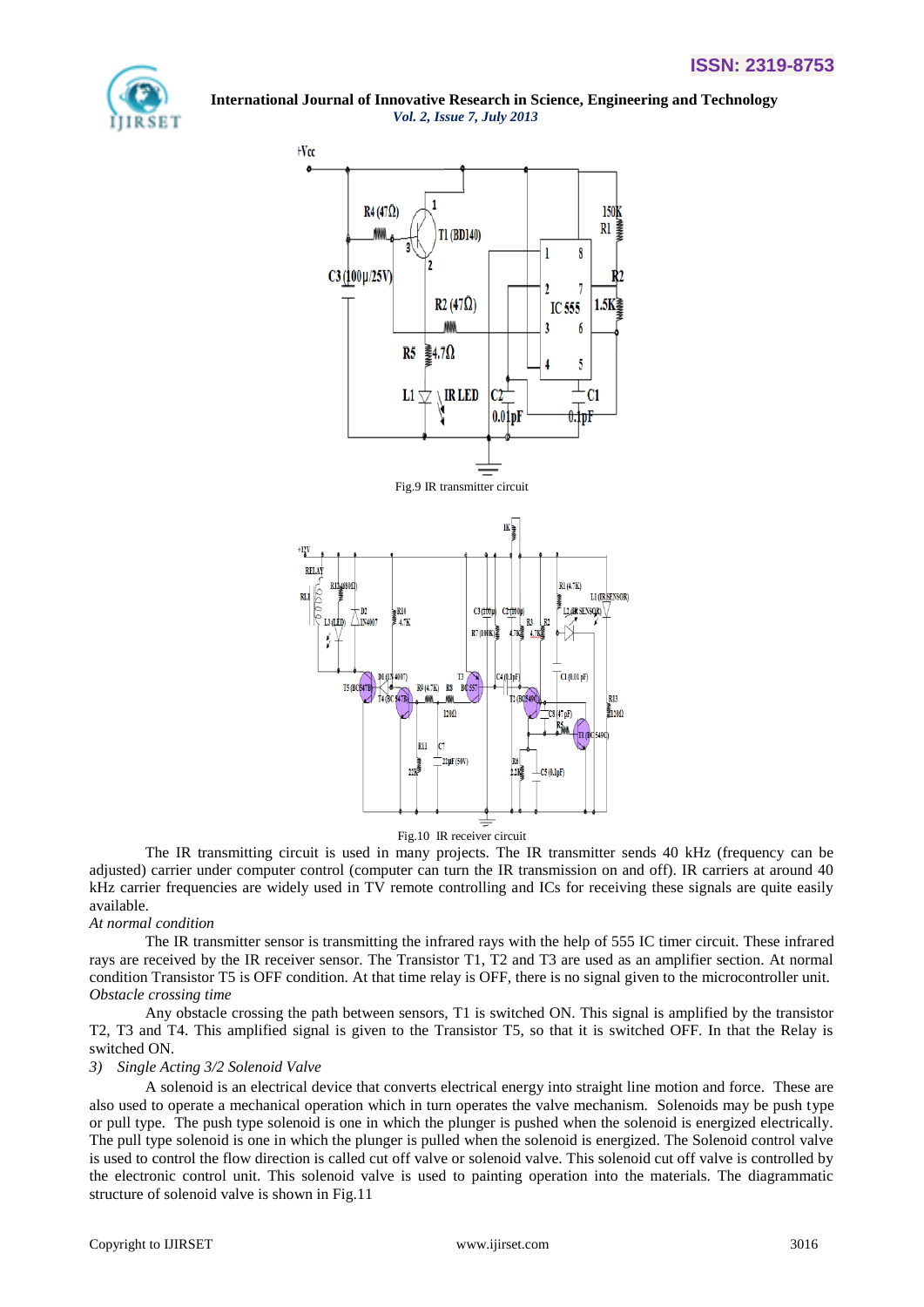



*Fig.11 Solenoid valve*

#### IV. EXPERIMENTAL SETUP AND PROCEDURE

#### A. *Experimental Setup*

The construction of Paint Spraying equipment consists of a frame which is used for mounting the components such as D.C motor, Battery, electronic timer unit, solenoid valves, flow control valve and spur gear arrangement. The stand (or) base is to carry the whole machine. The whole experimental setup is shown in Fig.12. The two conveyor roller is fixed to the two ends of the frame stand with the help of end bearing with bearing cap. The conveyor roller shaft is coupled to the D.C. permanent magnet motor with the help of spur gear mechanism. This total arrangement is used to transfer the material from one place to another place with the help of conveyor.



*Fig.12 Experimental setup*

#### B. *IR Sensor Setup*

The IR transmitter and IR receiver circuit is used to sense the material. It is fixed to the frame stand with a suitable arrangement. The spray gun is fixed to the frame stand to spray painting in the material. The spray gun painting operation is controlled by the flow control valve, single acting solenoid valve and Microcontroller unit. This high pass filter is used to eliminate the high frequency signal due to external unwanted signal. In our circuit simple R-C high pass filter circuit is used.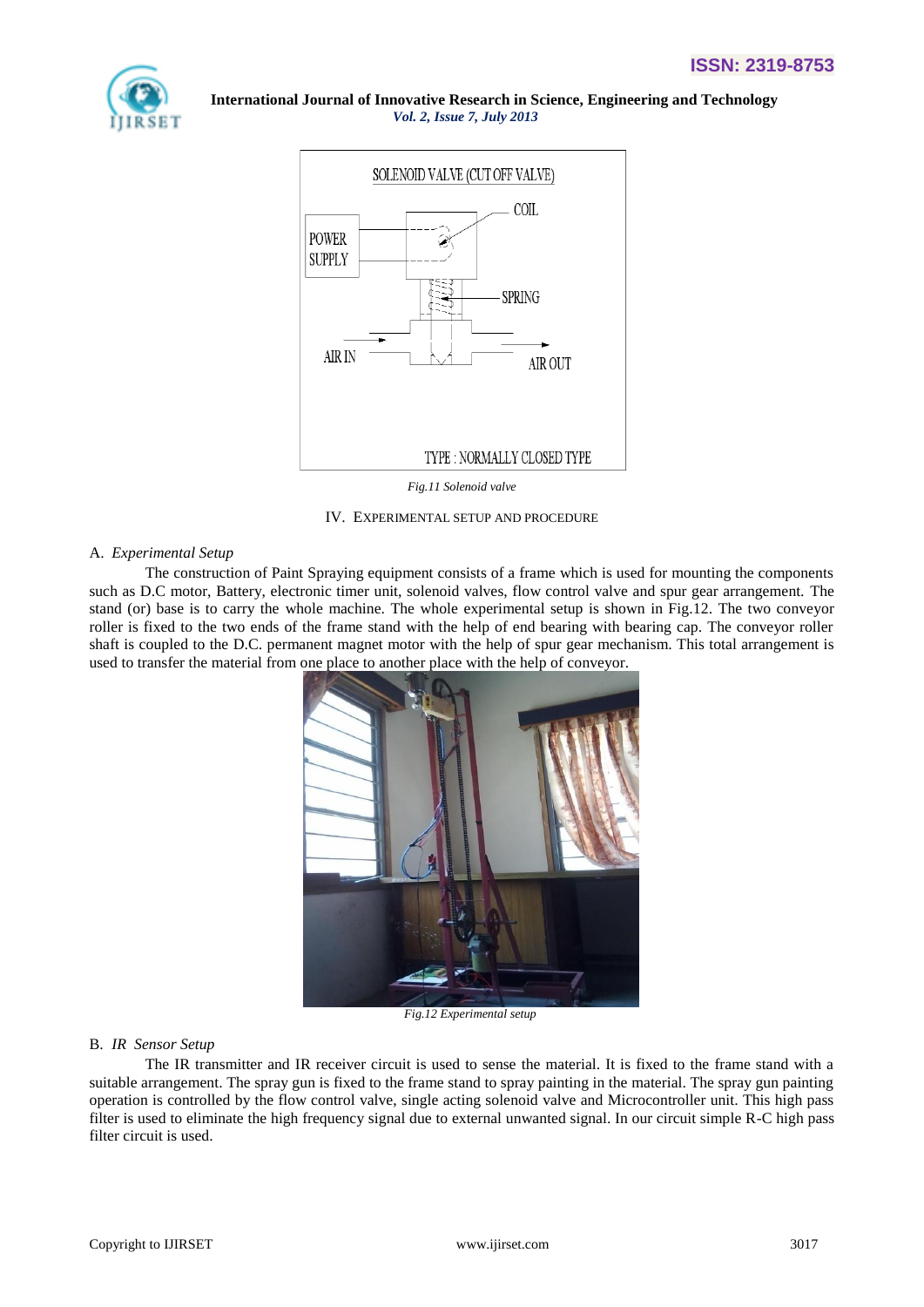



*Fig.13 IR sensor experimental setup*

The zener diode (5.6 Volt) also used to cut off the high voltage signal from the input signal. The sensors are giving the low output signal when there is any object in there conveyor. The experimental setup of IR sensor is shown in Fig.13

C. *Spraygun Setup*



*Fig.14 Spraygun setup*

The Fig.14 shows the experimental setup of spraygun in which the silver colored box is the spray gun. The board covered with the plastic box is the IR sensor circuit since it is covered with plastic box in order to avoid unneccessary detection of walls on the sides.

## D. *Microcontroller Setup*

The 12V signal from the battery is given to the power supply unit where it gets regulated to 5V. The 5V signal is given to the microcontroller unit. Once the supply is ON, LCD gets initialized. The microcontroller sets to setting mode and the moving and painting distance is given as input to microcontroller. The microcontroller (by using microcontroller program) "ON" the relay -1 (conveyor Motor stop-Connected to port-p2.0)) and "ON" relay-2 & 3 (solenoid valve is ON-Painting Operation) for given seconds and once again "OFF" the relay-1 and operation continues. Reset switch is connected to the pin number 32 of the microcontroller unit. When the IR receiver receives the signal, the conveyor belt moves and spray gun goes to ON condition. If the conveyor belt stops then spray gun goes to OFF condition.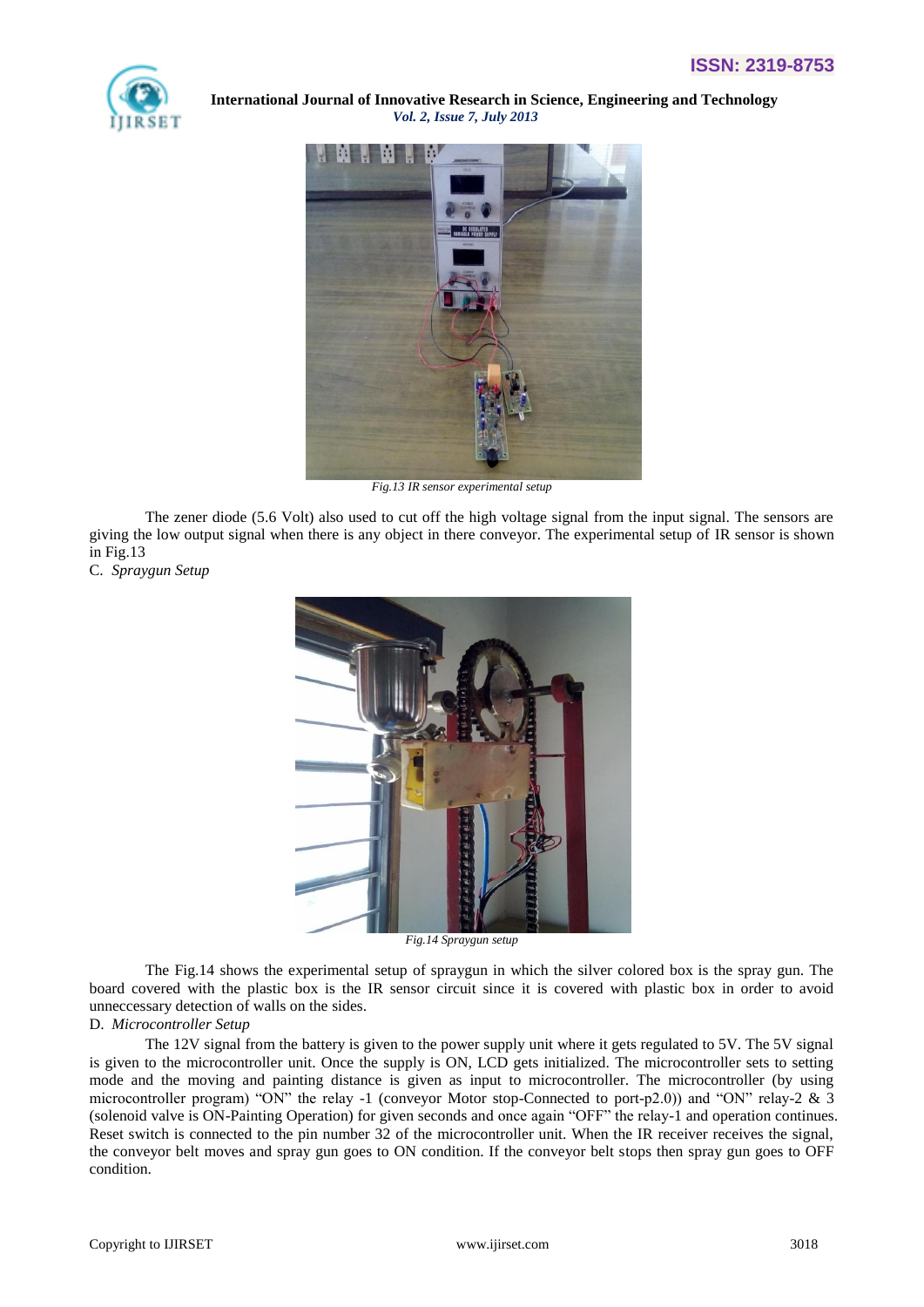



*Fig.15 Microcontroller Setup*

E. *Mobile Platform Setup*



The Fig.16 shows the experimental setup of mobile platform. The steels welded together to carry the entire robot is considered to be the platform which is fitted with four wheels for the movement of robot such that making it to be mobile platform.

V. RESULTS AND DISCUSSIONS

## *A. IR Sensor Results*

The Fig.17 is the output for the IR sensor at normal condition. Since the relay operates at 12V, a 12V supply is given from the battery.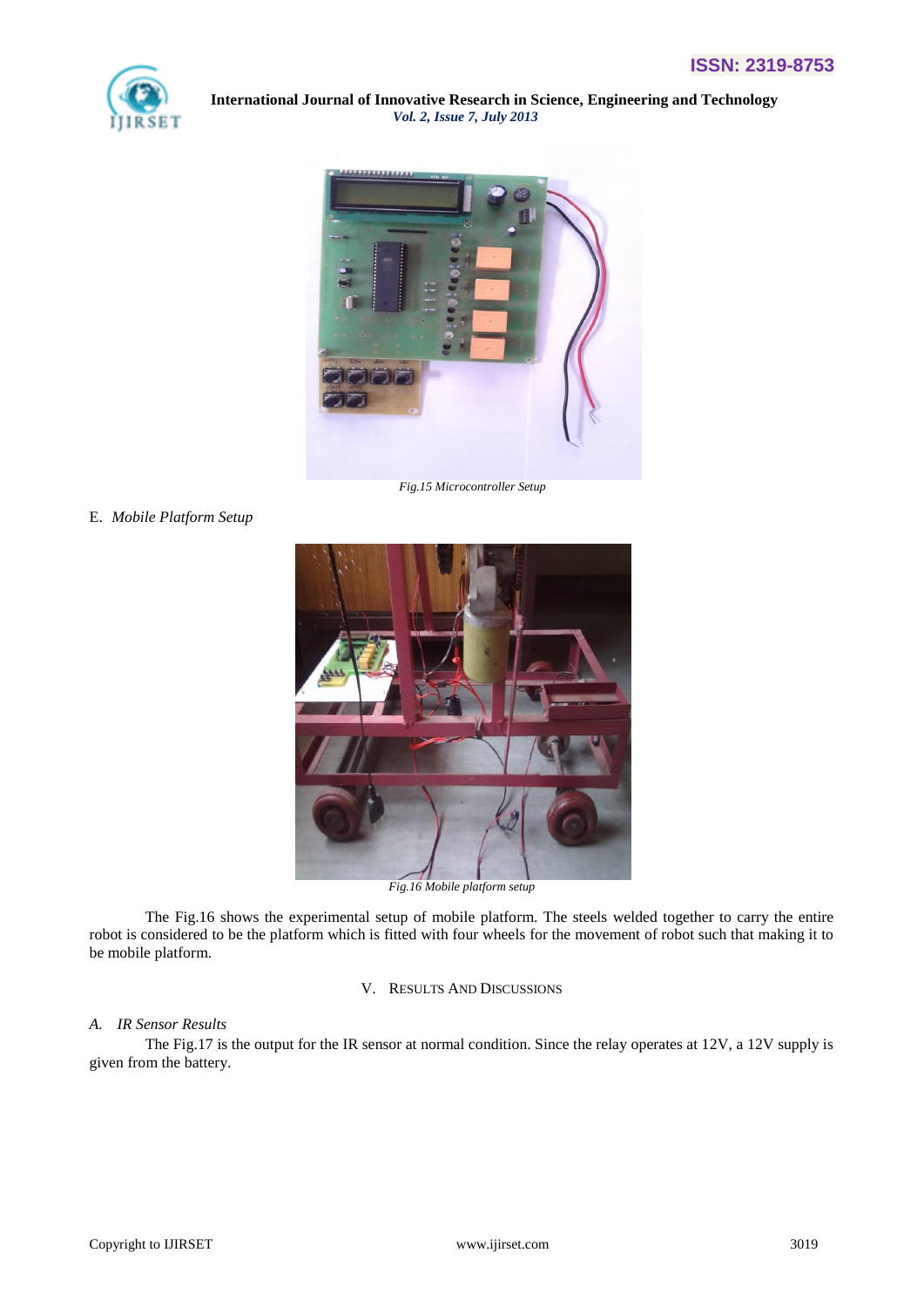



 *Fig.17 Output at normal condition.*

Fig.18 shows the result of IR sensor at the presence of wall. When the robot is at certain distance from the wall it can sense the wall and the LED glows to indicate it. These sensed signals will be sent to the controller to control the solenoid valve.



*Fig.18 Output at presence of wall*

# *B. Microcontroller Unit Results*

The microcontroller unit is connected to the 12V battery but it requires 5V supply, hence voltage regulator is used to convert 12V to 5V.When supply is given the LCD gets initialized and it displays as "AUTOMATIC WALL PAINTING ROBOT'. The Fig.19 shows the output of LCD initialization.

After LCD initialisation "MOVING DISTANCE" is displayed in the LCD display followed by "PAINTING DISTANCE' and the distance is given as input by using increment and decrement button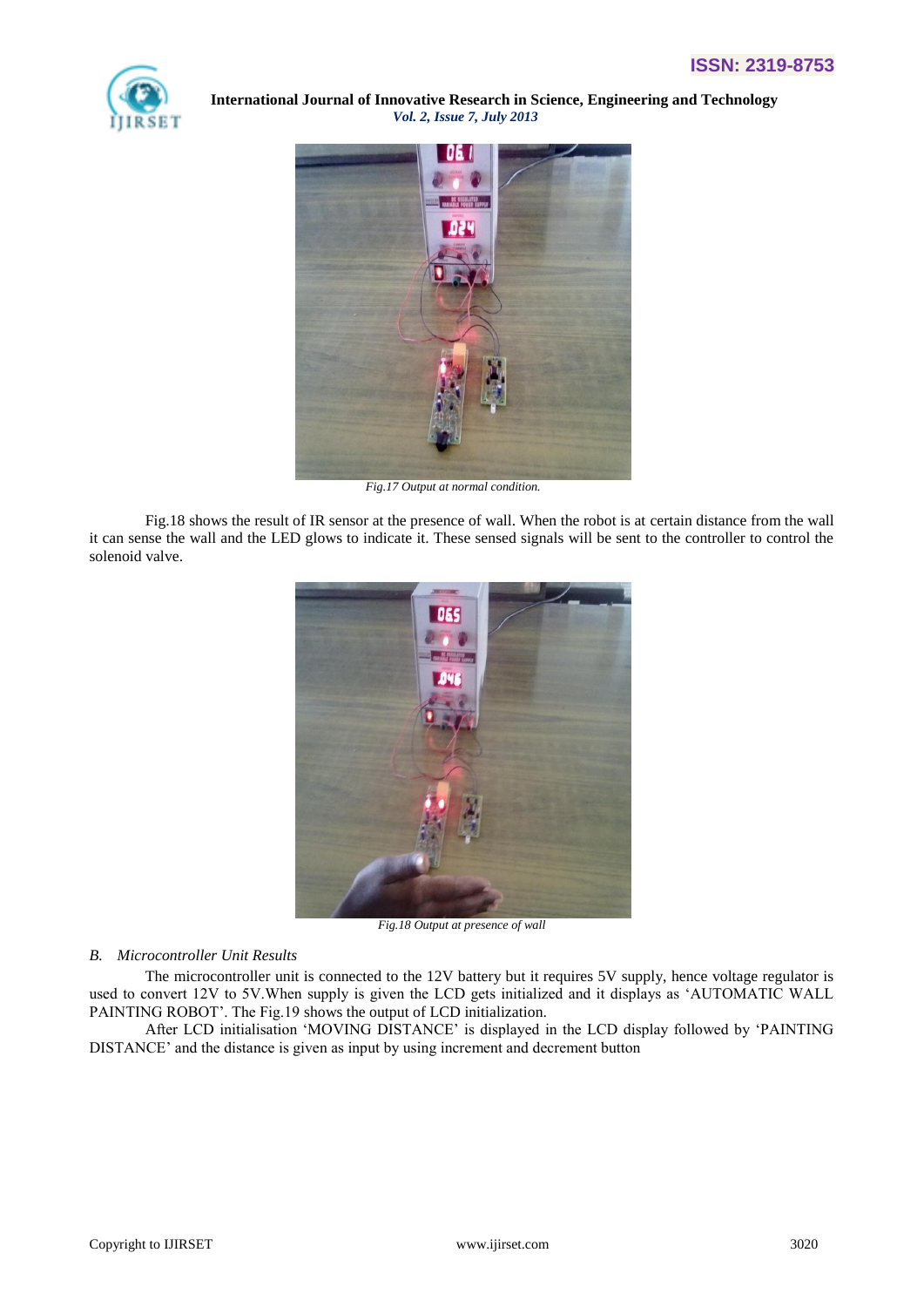



*Fig.19 LCD initialisation* 



*Fig.20 Moving distance input*



 *Fig.21 Painting distance input*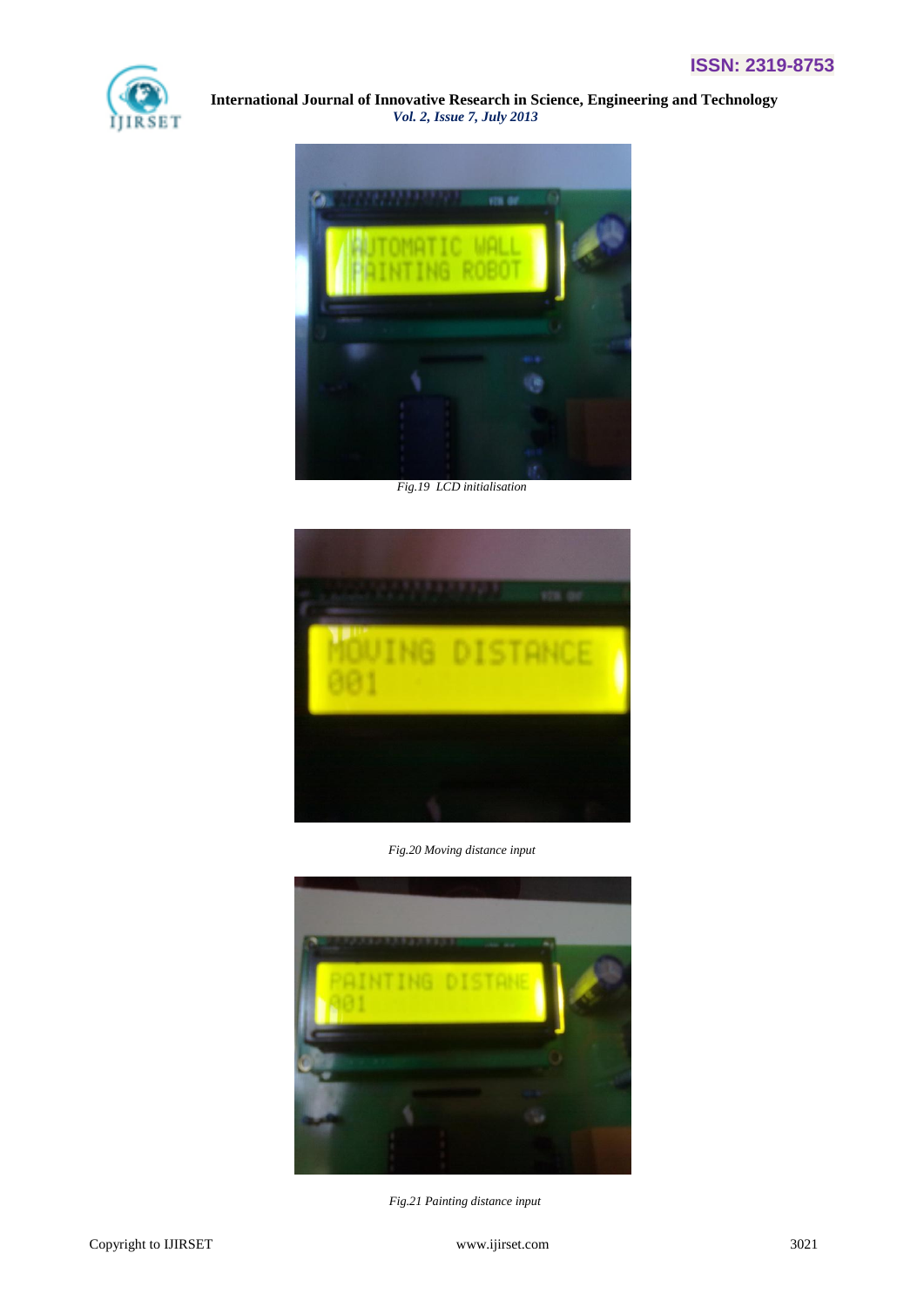

The Fig.20 and Fig.21 shows the moving distance and painting distance input. For the robot to start painting the start button has to be pressed. The robot continues to paint till the wall ends by having painting distance as its breath of the wall. The Fig.22 shows the indication of painting robot in the diplay.



*Fig.22 Robot starts to paint*

The Fig.23 shows the indication of the movement of robot in while painting. The movement of the robot wil be in one direction along the wall.



*Fig.23 Mobile platform moves*

#### VI. CONCLUSION

Automatically paint the wall of given dimension has been designed and implemented. The approach uses IR transmitter and IR receiver to detect the presence of wall. The microcontroller unit to control the movement of the DC motor. The robot eliminates the hazards caused due to the painting chemicals to the human painters such as eye and respiratory system problems and also the nature of painting procedure that requires repeated work and hand rising makes it boring, time and effort consuming. The robot is cost effective, reduces work force for human workers, reduces time consumption. The pitfall of the project is that the robot continues painting even after the end of the wall hence it can be overcomed by adding some indicating objects such as buzzers. In the future the painting robot can be enhanced by using image processing in order to scan the objects and obstacles that are present in the wall so that those objects can be automatically omitted while painting.